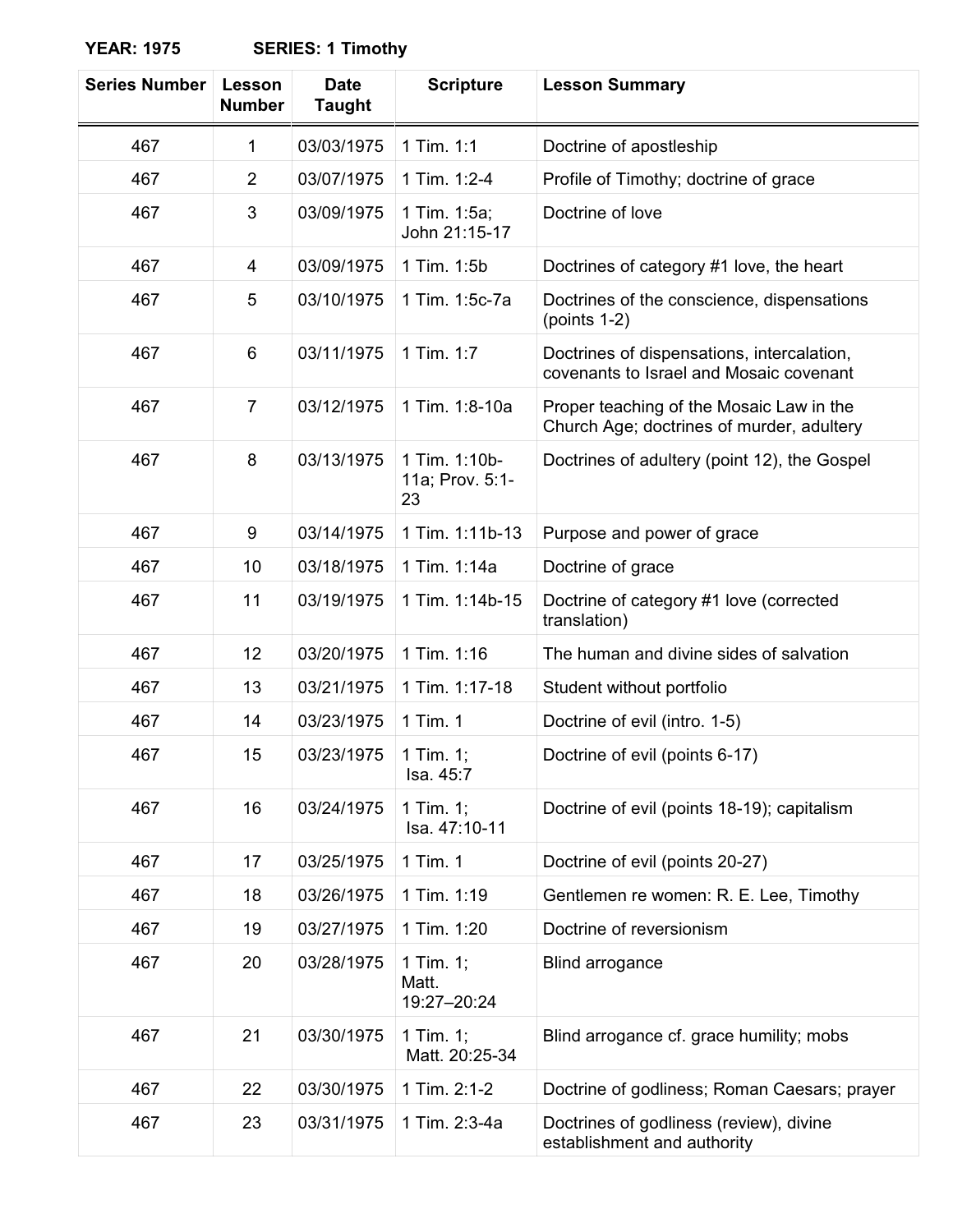| <b>Series Number</b> | Lesson<br><b>Number</b> | <b>Date</b><br><b>Taught</b> | <b>Scripture</b>              | <b>Lesson Summary</b>                                                             |
|----------------------|-------------------------|------------------------------|-------------------------------|-----------------------------------------------------------------------------------|
| 467                  | 24                      | 04/01/1975                   | 1 Tim. 2:4b-5                 | Doctrine of mediatorship                                                          |
| 467                  | 25                      | 04/02/1975                   | 1 Tim. 2:6                    | Doctrines of redemption and uniqueness of<br>Church Age                           |
| 467                  | 26                      | 04/03/1975                   | 1 Tim. 2:7b-8                 | Doctrine of DIDASKOLOS; anger                                                     |
| 467                  | 27                      | 04/04/1975                   | 1 Tim. 2:9a                   | Principles of feminine pulchritude                                                |
| 467                  | 28                      | 04/06/1975                   | 1 Tim. 2:9b-10                | Woman's adornment cf. inner beauty                                                |
| 467                  | 29                      | 04/06/1975                   | 1 Tim. 2:11                   | Women re pastor-teacher's authority                                               |
| 467                  | 30                      | 04/10/1975                   | 1 Tim. 2:11-12                | Women teaching: whom and where                                                    |
| 467                  | 31                      | 04/11/1975                   | 1 Tim. 2:13-15a;<br>Isa. 7:14 | Doctrine of the virgin birth (points 1-4)                                         |
| 467                  | 32                      | 04/13/1975                   | 1 Tim. 2:15b                  | Doctrines of the virgin birth (cont.),<br>metamorphisms                           |
| 467                  | 33                      | 04/13/1975                   | 1 Tim. 2:15c                  | Doctrines of sanctification and mental attitude                                   |
| 467                  | 34                      | 04/14/1975                   | 1 Tim. 3:1                    | Doctrine of pastor-teacher (points 1-3),<br>leadership qualifications             |
| 467                  | 35                      | 04/15/1975                   | 1 Tim. 3:2                    | Doctrine of pastor-teacher (points 4-11)                                          |
| 467                  | 36                      | 04/16/1975                   | 1 Tim. 3:3-5                  | Doctrine of drinking                                                              |
| 467                  | 37                      | 04/17/1975                   | 1 Tim. 3:6-7                  | Doctrine of GAP (quick review); blind arrogance                                   |
| 467                  | 38                      | 04/18/1975                   | 1 Tim. 3:8-9a                 | Qualifications of deacons                                                         |
| 467                  | 39                      | 04/20/1975                   | 1 Tim. 3:9a                   | Doctrine of the mystery (points 1-6)                                              |
| 467                  | 40                      | 04/20/1975   1 Tim. 3:9b     |                               | Doctrines of the mystery (cont.) and conscience                                   |
| 467                  | 41                      | 04/21/1975                   | 1 Tim. 3:10                   | Doctrine of the conscience (cont.)                                                |
| 467                  | 42                      | 04/22/1975                   | 1 Tim. 3:11-13                | Doctrine of the sins of the tongue                                                |
| 467                  | 43                      | 04/23/1975                   | 1 Tim. 3:14a                  | Doctrine of inspiration                                                           |
| 467                  | 44                      | 04/24/1975                   | 1 Tim. 3:14b-<br>15a          | Service organizations and spiritual growth                                        |
| 467                  | 45                      | 04/25/1975                   | 1 Tim. 3:15b                  | Doctrine of the church (points 1-3)                                               |
| 467                  | 46                      | 04/27/1975                   | 1 Tim. 3:15c-<br>16a          | Doctrines of the church (points 4-7) and<br>hypostatic union                      |
| 467                  | 47                      | 04/27/1975                   | 1 Tim. 3:16b                  | Doctrine of the sustaining ministry of the Holy<br>Spirit to the incarnate Christ |
| 467                  | 48                      | 04/28/1975                   | 1 Tim. 3:16c                  | Doctrine of the angelic conflict                                                  |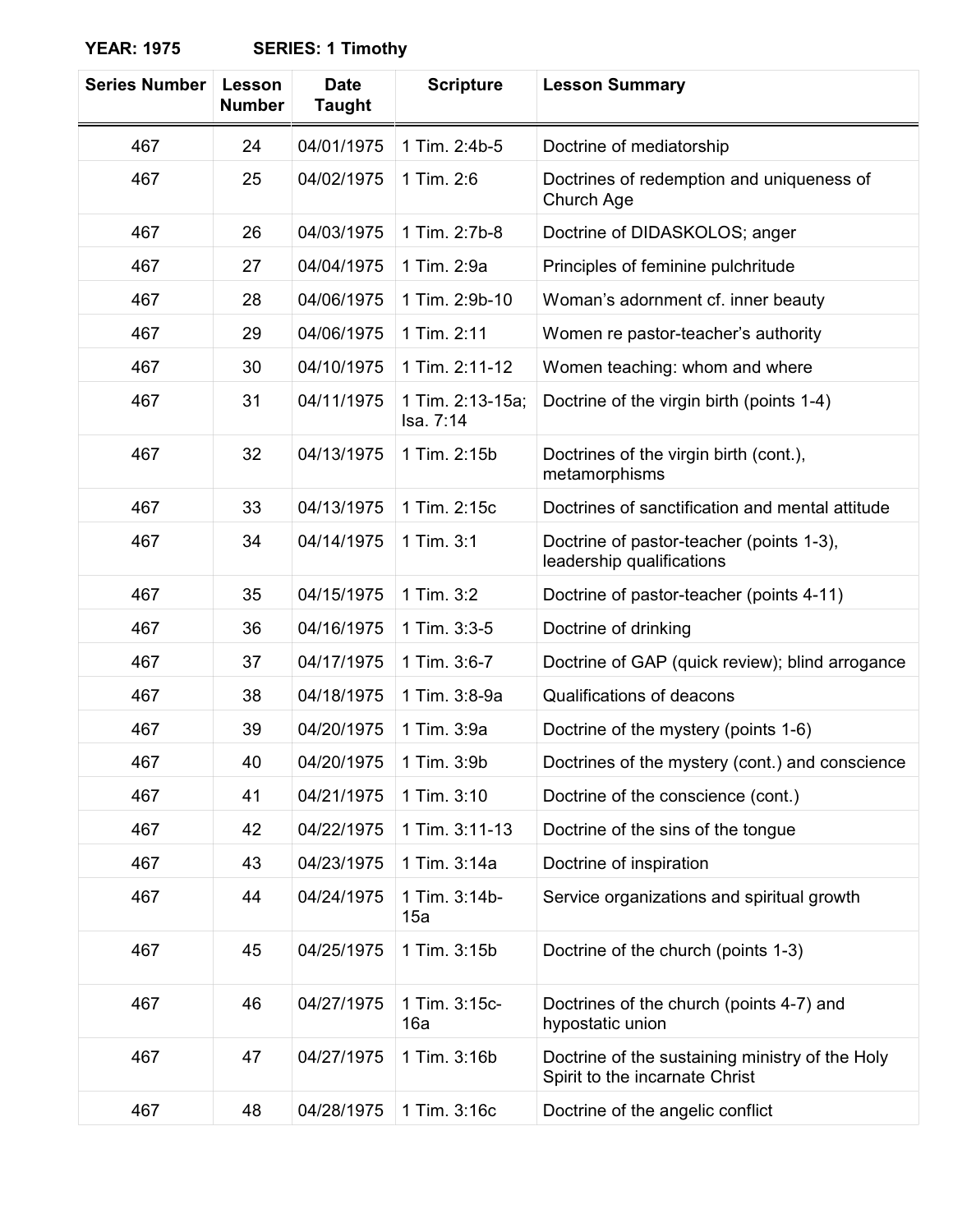| <b>Series Number</b> | Lesson<br><b>Number</b> | <b>Date</b><br><b>Taught</b> | <b>Scripture</b>              | <b>Lesson Summary</b>                                                                                                      |
|----------------------|-------------------------|------------------------------|-------------------------------|----------------------------------------------------------------------------------------------------------------------------|
| 467                  | 49                      | 04/29/1975                   | 1 Tim. 3:16                   | Doctrines of faith, ascension and session of<br><b>Jesus Christ</b>                                                        |
| 467                  | 50                      | 04/30/1975                   | 1 Tim. $4:1$ ;<br>1 Tim. 3:16 | Guns; review doctrine of godliness                                                                                         |
| 467                  | 51                      | 05/01/1975                   | 1 Tim. 4:1-2                  | Technical language; hypocrites                                                                                             |
| 467                  | 52                      | 05/04/1975                   | 1 Tim. 4:3<br>(review v.1-2)  | Ascetic apostasy; sanctification of food                                                                                   |
| 467                  | 53                      | 05/05/1975                   | 1 Tim. 4:4-5                  | Grace sanctification and food; doctrine of<br>reversionism                                                                 |
| 467                  | 54                      | 05/06/1975                   | 1 Tim. 4                      | Firearm rules; doctrine of reversionism (cont.)                                                                            |
| 467                  | 55                      | 05/07/1975                   | 1 Tim. 4:6                    | RBT 25 <sup>th</sup> anniversary at Berachah; the doctrinal<br>defense against apostasy                                    |
| 467                  | 56                      | 05/08/1975                   | 1 Tim. 4:7a                   | Doctrine of the importance of doctrine                                                                                     |
| 467                  | 57                      | 05/09/1975                   | 1 Tim. 4:7b                   | Silly old women; exercise                                                                                                  |
| 467                  | 58                      | 05/11/1975                   | 1 Tim. 4:8                    | Exercise: physical and spiritual                                                                                           |
| 467                  | 59                      | 05/11/1975                   | 1 Tim. 4:14-15                | Ordination                                                                                                                 |
| 467                  | 60                      | 05/12/1975                   | 1 Tim. 4:8                    | Doctrines of godliness and surpassing grace                                                                                |
| 467                  | 61                      | 05/13/1975                   | 1 Tim. 4:9-10a                | Grace provisions for learning Bible doctrine                                                                               |
| 467                  | 62                      | 05/14/1975                   | 1 Tim. 4:10b                  | Doctrine of occupation with Jesus Christ                                                                                   |
| 467                  | 63                      | 05/15/1975                   | 1 Tim. 4:10c                  | Major Steve Ritchie address; doctrine of<br>atonement                                                                      |
| 467                  | 64                      | 05/16/1975                   | 1 Tim. 4:11-12                | Doctrine of category #1 love                                                                                               |
| 467                  | 65                      | 05/18/1975                   | Luke 11:20-21                 | Gun legislation (1975 Right to Bear Arms #1)                                                                               |
| 467                  | 66                      | 05/18/1975                   | 1 Tim. 4:13                   | Doctrine of GAP                                                                                                            |
| 467                  | 67                      | 05/23/1975                   | 1 Tim. 4:14a                  | Doctrine of spiritual gifts; steps to becoming<br>pastor teacher: gift at salvation, awareness,<br>aspiration, preparation |
| 467                  | 68                      | 05/25/1975                   | 1 Tim. 4:14b-16               | Ordination and function of the pastor-teacher                                                                              |
| 467                  | 69                      | 05/25/1975                   | 1 Tim. 5<br>(introduction)    | Doctrine of the royal family (points 1-5 revised)                                                                          |
| 467                  | 70                      | 05/26/1975                   | 1 Tim. 5:1                    | Doctrine of the royal family (points 4b-9)                                                                                 |
| 467                  | 71                      | 05/27/1975                   | 1 Tim. 5:2                    | Doctrine of old age; mutual respect of pastor-<br>teacher and congregation                                                 |
| 467                  | 72                      | 05/28/1975                   | 1 Tim. 5:3-4                  | Doctrine of widows; charity cf. welfare                                                                                    |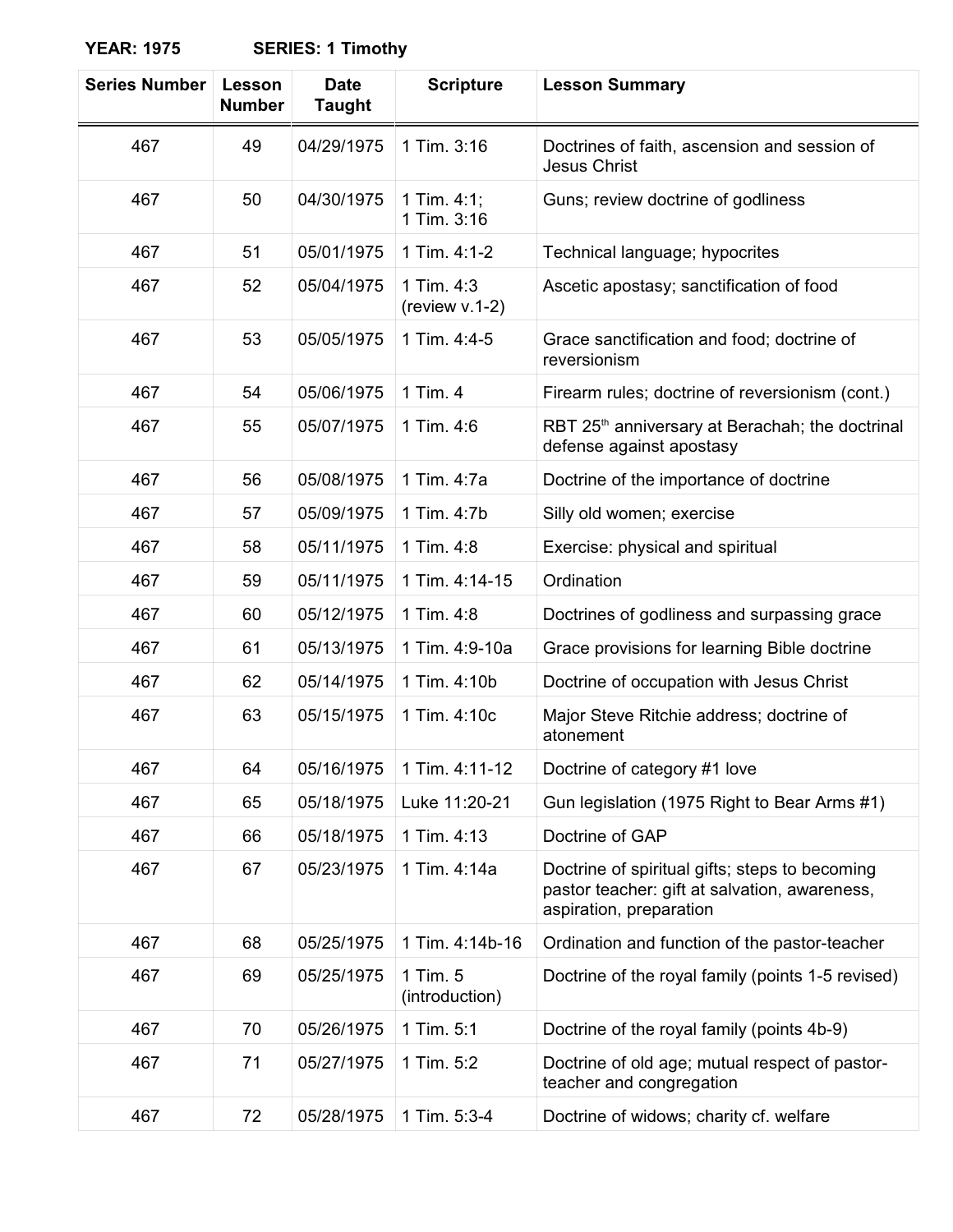| <b>Series Number</b> | Lesson<br><b>Number</b> | <b>Date</b><br><b>Taught</b> | <b>Scripture</b>             | <b>Lesson Summary</b>                                                                 |
|----------------------|-------------------------|------------------------------|------------------------------|---------------------------------------------------------------------------------------|
| 467                  | 73                      | 05/29/1975                   | 1 Tim. 5:5-7                 | Super-grace #2 widows; doctrine of the<br>classifications of death                    |
| 467                  | 74                      | 05/30/1975                   | 1 Tim. 5:8; Heb.<br>13:17    | Man to provide for his family                                                         |
| 467                  | 75                      | 06/01/1975                   | 1 Tim. 5:9-11                | Qualifications of widows for church aid                                               |
| 467                  | 76                      | 06/01/1975                   | 1 Tim. 5:12-13a              | Doctrines of divine discipline and sin unto death                                     |
| 467                  | 77                      | 06/02/1975                   | 1 Tim. 5:13                  | Doctrines of the sins of the tongue and privacy                                       |
| 467                  | 78                      | 06/03/1975                   | 1 Tim. 5:14                  | Unruly widows to marry; doctrine of the devil                                         |
| 467                  | 79                      | 06/04/1975                   | 1 Tim. 5:15-16               | Doctrine of grace                                                                     |
| 467                  | 80                      | 06/05/1975                   | 1 Tim. 5:17                  | Authority; self-discipline; pastor-teacher sins<br>issue (1975 Right to Bear Arms #2) |
| 467                  | 81                      | 06/06/1975                   | 1 Tim. 5:18-19               | Pastor-teacher's double honor; remuneration<br>and respect                            |
| 467                  | 82                      | 06/08/1975                   | 1 Tim. 5:20-21               | Function of the pastor-teacher's authority; public<br>reprimands                      |
| 467                  | 83                      | 06/08/1975                   | 1 Tim. 5:22-23               | Objectivity and personnel; doctrine of drinking<br>(point 1)                          |
| 467                  | 84                      | 06/13/1975                   | 1 Tim. 5:23                  | Biblical doctrine of drinking (points 1-9<br>extensive, revised)                      |
| 467                  | 85                      | 06/15/1975                   | 1 Tim. 5:24a                 | Teachers and learners are sinners; doctrine of<br>the old sin nature                  |
| 467                  | 86                      | 06/15/1975                   | 1 Tim. 5:24b-25              | Message, not the man; doctrine of divine<br>discipline                                |
| 467                  | 87                      | 06/16/1975                   | 1 Tim. 6:1a;<br>Gen. 3:17-19 | Origin of business                                                                    |
| 467                  | 88                      | 06/17/1975                   | 1 Tim. 6:1b                  | Mental attitude of labor; doctrine of authority                                       |
| 467                  | 89                      | 06/18/1975                   | 1 Tim. 6:2a                  | Doctrine of the function of the soul on a job                                         |
| 467                  | 90                      | 06/19/1975                   | 1 Tim. 6:2b                  | Doctrine of baptism of the Holy Spirit                                                |
| 467                  | 91                      | 06/20/1975                   | 1 Tim. 6:2c                  | Doctrine of DIDASKO; application of doctrine                                          |
| 467                  | 92                      | 06/22/1975                   | 1 Tim. 6:3                   | Doctrine of spirituality                                                              |
| 467                  | 93                      | 06/22/1975                   | 1 Tim. 6:4a                  | Doctrines of godliness and jealousy (revised)                                         |
| 467                  | 94                      | 06/23/1975                   | 1 Tim. 6:4b                  | Doctrines of jealousy (review) and sins of the<br>tongue                              |
| 467                  | 95                      | 06/24/1975                   | 1 Tim. 6:5                   | Doctrine of privacy; eight stages of reversionism                                     |
| 467                  | 96                      | 06/25/1975                   | 1 Tim. 6:6                   | Synonyms for spiritual maturity; doctrine of<br>capacity for life                     |